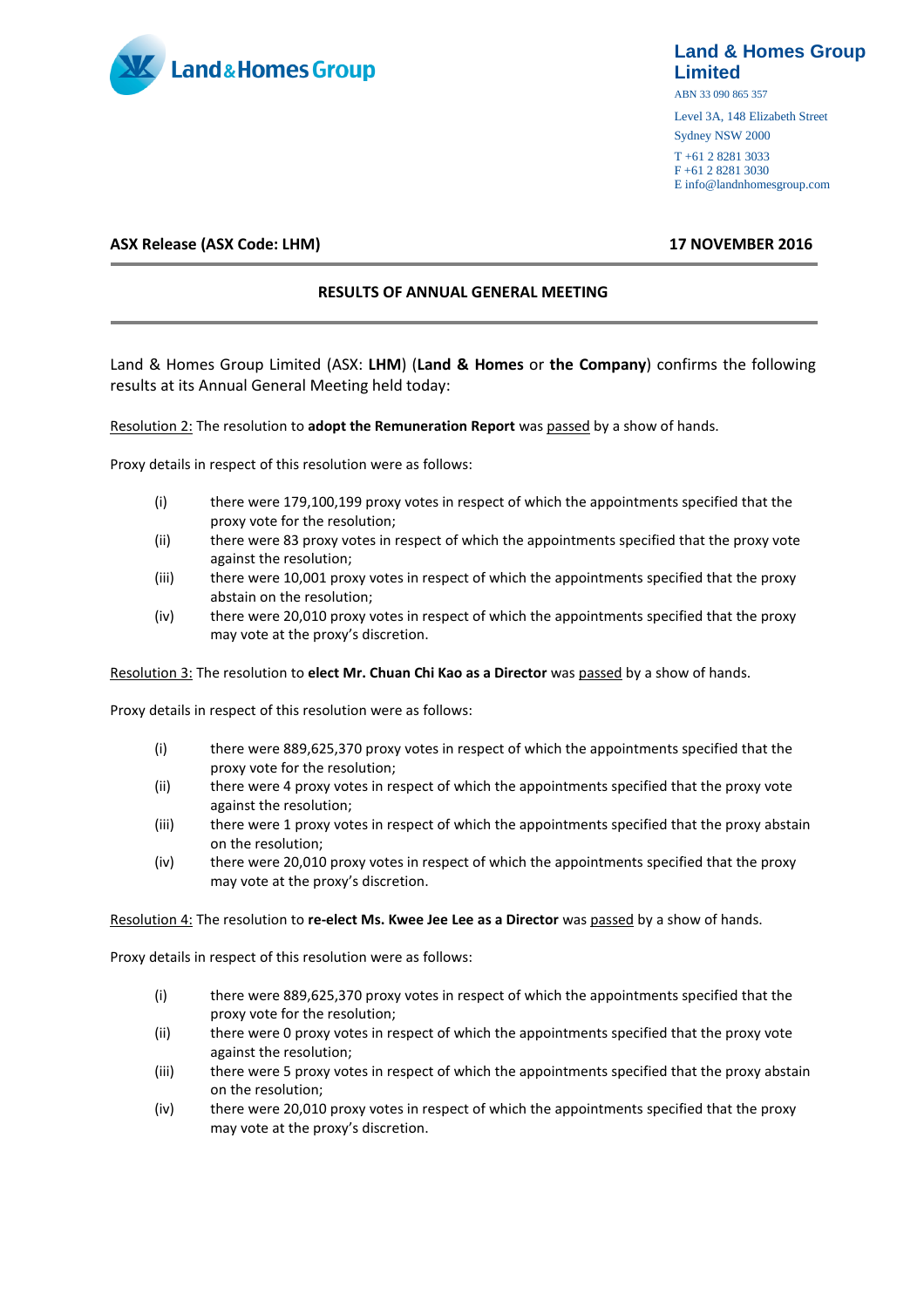Resolution 5: The resolution to **re-elect Mr. Kim Huat Koh as a Director** was passed by a show of hands.

Proxy details in respect of this resolution were as follows:

- (i) there were 889,625,370 proxy votes in respect of which the appointments specified that the proxy vote for the resolution;
- (ii) there were 4 proxy votes in respect of which the appointments specified that the proxy vote against the resolution;
- (iii) there were 1 proxy votes in respect of which the appointments specified that the proxy abstain on the resolution;
- (iv) there were 20,010 proxy votes in respect of which the appointments specified that the proxy may vote at the proxy's discretion.

Resolution 6: The resolution to **re-elect Ms. Siew Goh as a Director** was passed by a show of hands.

Proxy details in respect of this resolution were as follows:

- (i) there were 889,625,370 proxy votes in respect of which the appointments specified that the proxy vote for the resolution;
- (ii) there were 0 proxy votes in respect of which the appointments specified that the proxy vote against the resolution;
- (iii) there were 5 proxy votes in respect of which the appointments specified that the proxy abstain on the resolution;
- (iv) there were 20,010 proxy votes in respect of which the appointments specified that the proxy may vote at the proxy's discretion.

Resolution 7: The resolution to **Appoint DFK Laurence Varnay as Auditor of the Company** was passed by a show of hands.

Proxy details in respect of this resolution were as follows:

- (i) there were 889,625,370 proxy votes in respect of which the appointments specified that the proxy vote for the resolution;
- (ii) there were 0 proxy votes in respect of which the appointments specified that the proxy vote against the resolution;
- (iii) there were 5 proxy votes in respect of which the appointments specified that the proxy abstain on the resolution;
- (iv) there were 20,010 proxy votes in respect of which the appointments specified that the proxy may vote at the proxy's discretion.

# **For further information:**

Noel Woodward, Chief Executive Officer + 61 7 3905 5658 or info@landnhomesgroup.com

Enquiries:

Bill Kemmery, FUNDEXA + 61 400 122 449 or bill@fundexa.com

# **About Land & Homes Group Limited**

Land & Homes Group Limited (LHM) is a property development company focused on the acquisition of prime sites for project development into quality residential, commercial and mixed-use apartments. The Company is listed on the Australian Securities Exchange. Its strategy is to hold a diverse portfolio of high-yield properties and projects at various stages of development and construction.